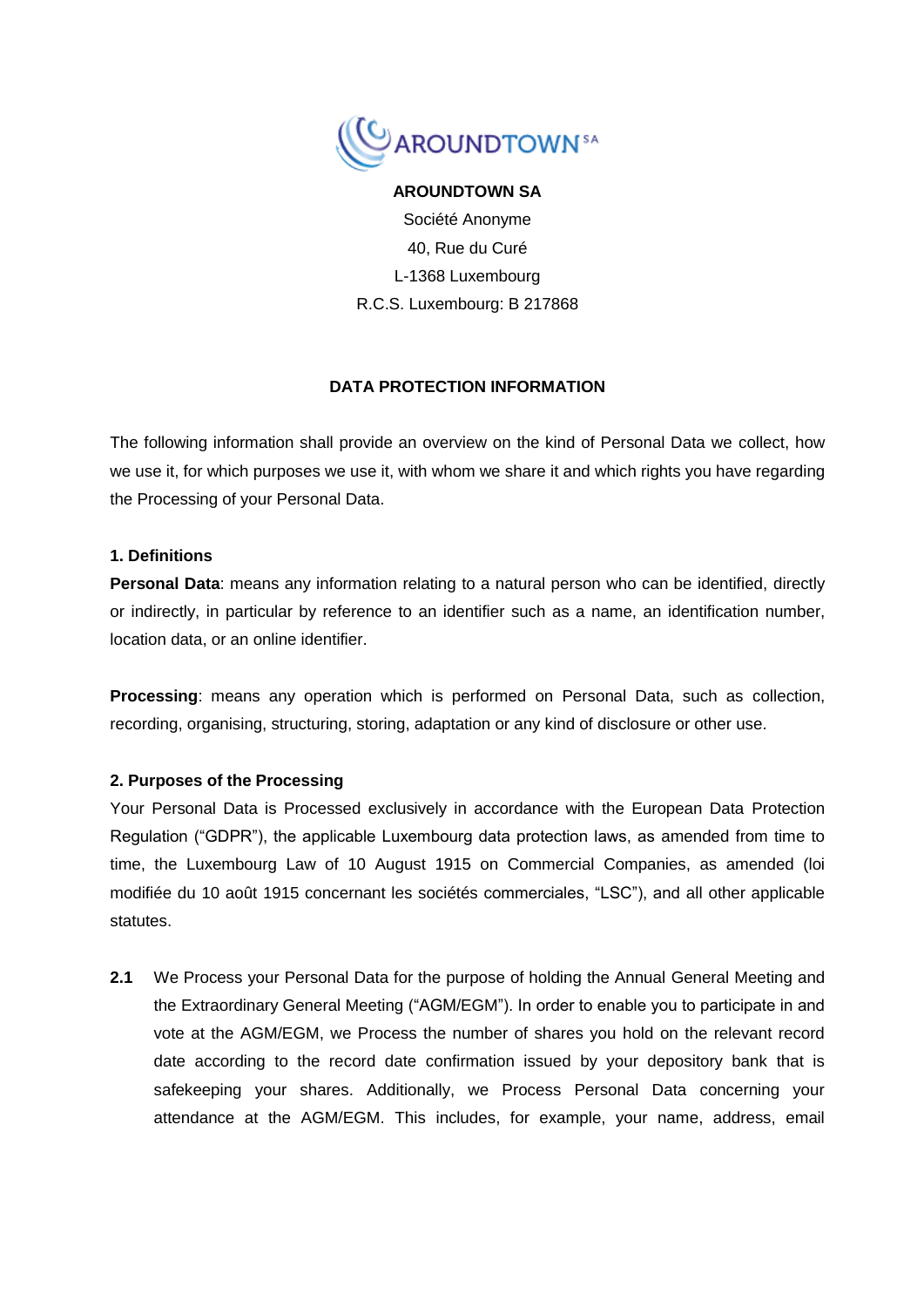address and phone number, if you will attend the AGM/EGM in person or if you will be represented by a proxyholder in relation to such proxyholder, and, if applicable, the voting instructions you provided to your proxyholder. The legal basis for this Processing is Art. 6 (1) 1 lit. c GDPR in connection with Art. 5 (3) and Art. 9 of the Luxembourg law of 24 May 2011 on the exercise of certain rights of shareholders in general meetings of listed companies, as amended, and Art. 450-1 (2) LSC. Your Personal Data (in particular, your name, e-mail address and IP address) may also be Processed for the purpose of holding virtual AGM/EGMs with webconferencing tools. The legal basis for this Processing Activity is Art. 6 (1) 1 lit. f GDPR. We have a legitimate interest in enabling Virtual AGM/EGMs to run smoothly (without the physical presence of shareholders or their proxies) and in compliance with applicable laws and regulations.

- **2.2** Moreover, the above-mentioned Personal Data as well as your voting decisions will be Processed in order to publish the attendance percentage and the voting results of our AGM/EGM. The legal basis for this Processing is Art. 6 (1) 1 lit. c GDPR in connection with Art. 11 of the Luxembourg law of 24 May 2011 on the exercise of certain rights of shareholders in general meetings of listed companies, as amended.
- **2.3** In some cases, we may be legally obliged to Process additional Personal Data, notably in connection with any laws applicable to issuers whose securities are listed on a regulated market. However, we will contact you prior to Processing your Personal Data for any purpose not listed above.

#### **3. Disclosure of Personal Data**

**3.1** We ensure that your Personal Data is only Processed in accordance with the applicable data protection laws. Therefore, your Personal Data will be disclosed only insofar as reasonably necessary for the purposes set out in this Data Protection Notice. Within the scope of our data processing activities, your Personal Data may be disclosed to authorities in Luxembourg, and to our auditors and legal advisors, any Luxembourg notary and/or corporate service providers for the purposes of holding and organizing the AGM/EGM. The legal basis for this Processing is Art. 6 (1) 1 lit. c GDPR in connection with Art. 11 of the Luxembourg law of 24 May 2011 on the exercise of certain rights of shareholders in general meetings of listed companies, as amended, and Art. 6 (1) 1 lit. f GDPR. We have a legitimate interest to obtain consultancy in organizing and conducting the AGM/EGM. We may also disclose your Personal Data to technical service providers that we use for holding and organizing a virtual AGM/EGM via web conference. The legal basis for this disclosure is Art.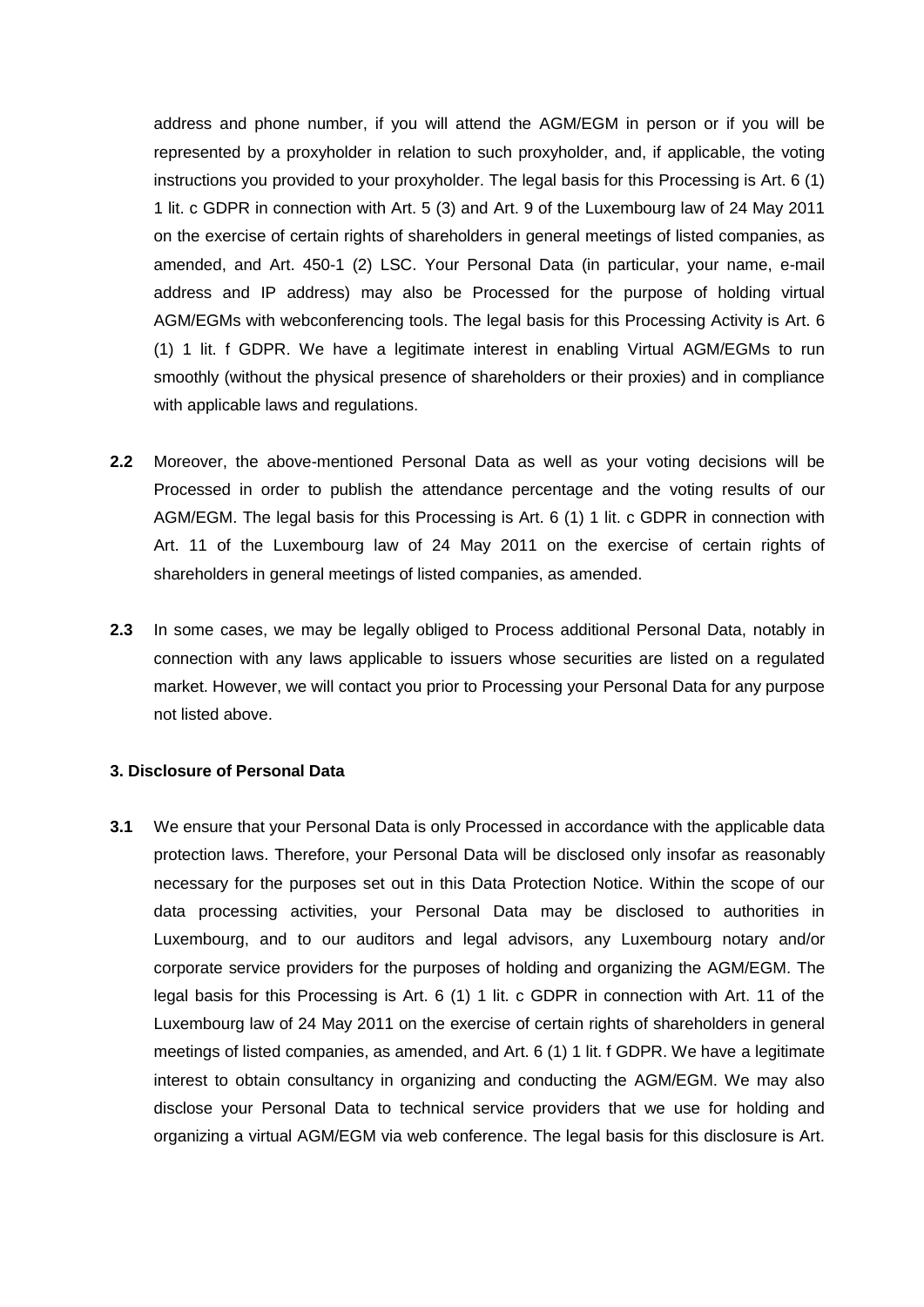28 GDPR in connection with the data processing agreement between Aroundtown SA and these service providers.

**3.2** Your Personal Data will not be transmitted to countries outside of the European Union or to any international organisations.

# **4. Retention Periods**

We strive to limit our Data Processing Activities with respect to your Personal Data. Your Personal Data will, therefore, be retained only for as long as necessary for the purposes for which we have collected it and as long as required by statutory retention provisions and will be deleted afterwards. Insofar as we are subject to legal accountability obligations, your Personal Data affected by these accountability obligations will be retained for 10 years.

# **5. Obligation for the Provision of Personal Data**

As a shareholder you are obliged to provide us the Personal Data set out above.

# **6. Your Rights**

Depending on the specifics of the case, you may be entitled to exercise some or all of the following rights. You may:

- require confirmation as to whether or not Personal Data concerning you is undergoing Processing, and where that is the case, require access to the Personal Data retained and additional information via a copy that is provided free of charge;
- request proper rectification, erasure or restriction of your Personal Data, e.g. because it is incomplete or inaccurate, it is no longer needed for the purposes for which it was collected, or you have taken advantage of an existing right to object to the Data Processing; in case the Personal Data is Processed by third parties, your request for rectification, erasure or restriction will be forwarded also to such third parties unless this proves impossible or involves disproportionate effort;
- take legal actions in relation to any potential breach of your rights regarding the Processing of your Personal Data, as well as to lodge complaints before the competent Data Protection Regulators; and/or require not to be subject to any automated decision making, including profiling (automatic decisions based on Data Processing by automatic means, for the purpose of assessing several personal aspects) which produce legal effects on you or affects you with similar significance.